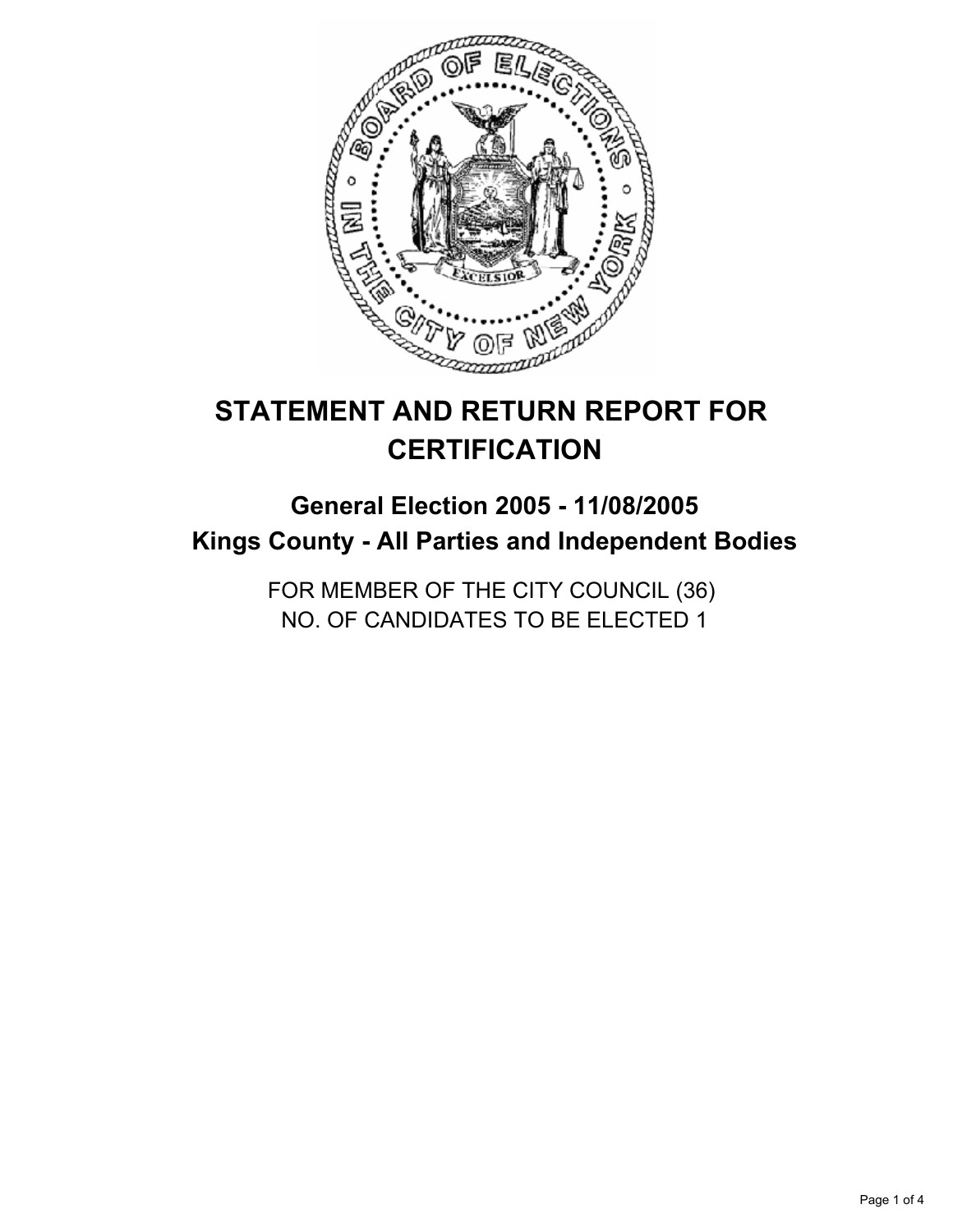

### **ASSEMBLY DISTRICT 43**

| <b>PUBLIC COUNTER</b>    | 2,144 |
|--------------------------|-------|
| <b>EMERGENCY</b>         | 63    |
| ABSENTEE/MILITARY        | 62    |
| AFFIDAVIT                | 29    |
| <b>TOTAL BALLOTS</b>     | 2,298 |
| ALBERT VANN (DEMOCRATIC) | 1,253 |
| <b>TOTAL VOTES</b>       | 1,253 |
| UNRECORDED               | 1.045 |

#### **ASSEMBLY DISTRICT 53**

| PUBLIC COUNTER           | 221 |
|--------------------------|-----|
| <b>EMERGENCY</b>         |     |
| ABSENTEE/MILITARY        | 2   |
| AFFIDAVIT                | 3   |
| <b>TOTAL BALLOTS</b>     | 226 |
| ALBERT VANN (DEMOCRATIC) | 117 |
| <b>TOTAL VOTES</b>       | 117 |
| <b>UNRECORDED</b>        | 109 |

### **ASSEMBLY DISTRICT 54**

| 3,035 |
|-------|
| 5     |
| 20    |
| 54    |
| 3,114 |
| 1,618 |
|       |
| 1,619 |
| 1,495 |
|       |

## **ASSEMBLY DISTRICT 56**

| PUBLIC COUNTER                 | 12,340 |
|--------------------------------|--------|
| <b>EMERGENCY</b>               | 21     |
| ABSENTEE/MILITARY              | 180    |
| AFFIDAVIT                      | 154    |
| <b>TOTAL BALLOTS</b>           | 12,695 |
| ALBERT VANN (DEMOCRATIC)       | 7,569  |
| CRYSTAL BOBB-SEMPLE (WRITE-IN) |        |
| GEOFREY A. DAVIS (WRITE-IN)    |        |
| <b>TOTAL VOTES</b>             | 7,571  |
| <b>UNRECORDED</b>              | 5,124  |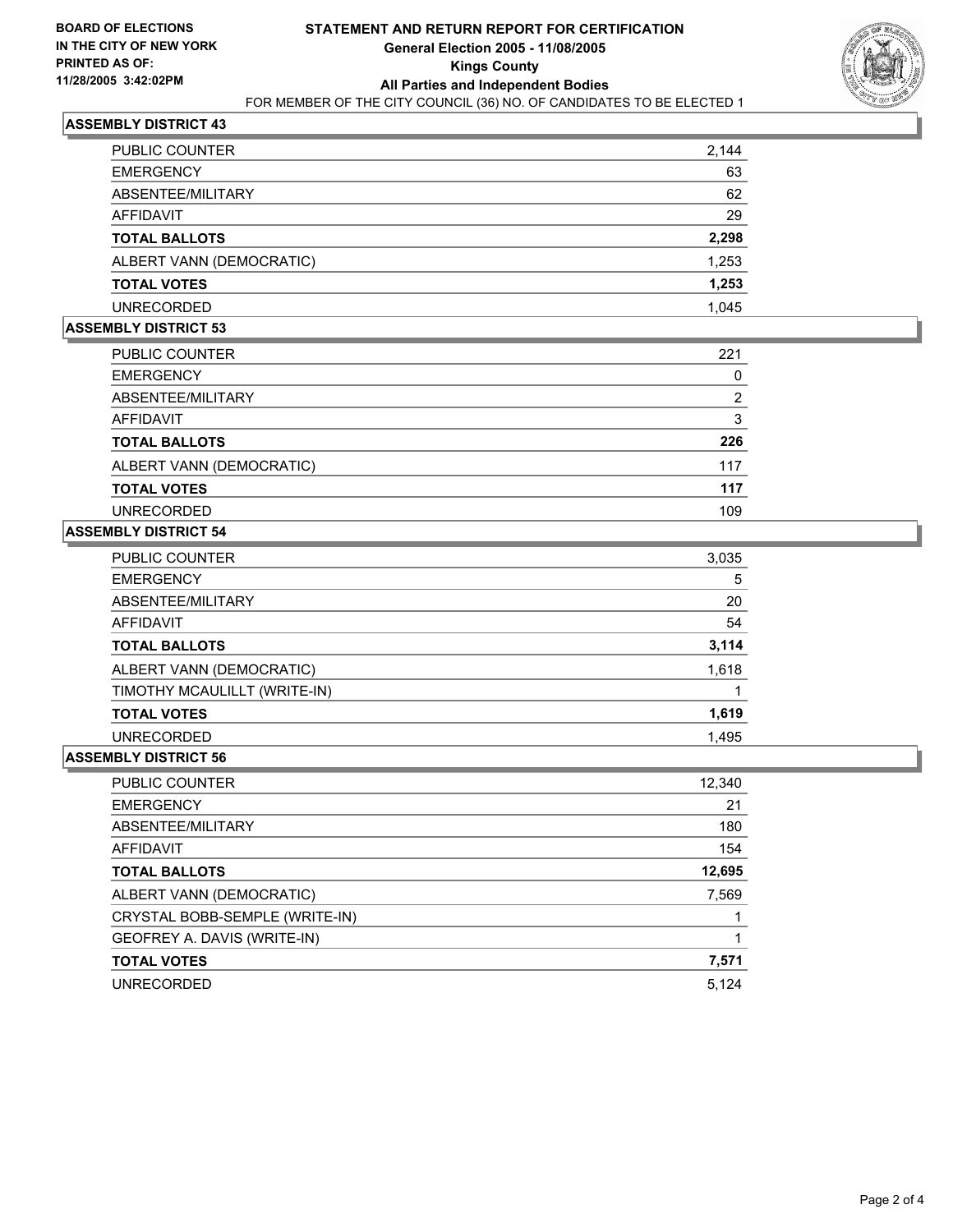

#### **ASSEMBLY DISTRICT 57**

| PUBLIC COUNTER           | 2,990 |
|--------------------------|-------|
| <b>EMERGENCY</b>         | 0     |
| ABSENTEE/MILITARY        | 30    |
| AFFIDAVIT                | 40    |
| <b>TOTAL BALLOTS</b>     | 3,060 |
| ALBERT VANN (DEMOCRATIC) | 1,903 |
| <b>TOTAL VOTES</b>       | 1,903 |
| <b>UNRECORDED</b>        | 1,157 |
|                          |       |